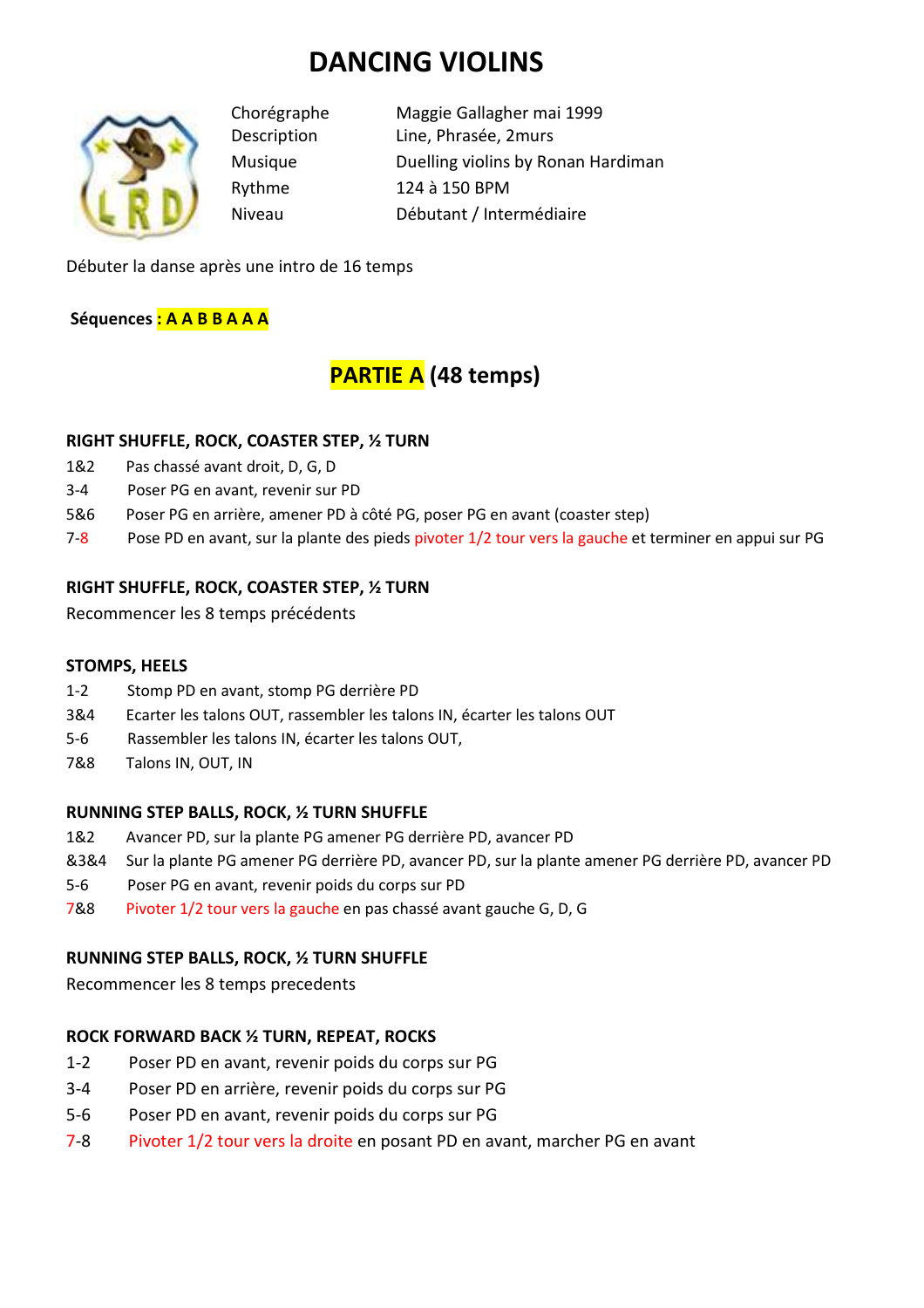### **PARTIE B (64 temps)**

#### **STEP, SCUFFS**

1-2-3-4 Marcher PD en avant, scuff PG vers l'avant, poser PG en avant, scuff PD vers l'avant

5-6-7-8 Avancer sur 3 petits pas D, G, D, scuff PG vers l'avant

#### **STEP, SCUFFS**

1-2-3-4 Marcher PG en avant, scuff PD vers l'avant, poser PD en avant, scuff PG vers l'avant

5-6-7-8 Avancer sur 3 petits pas G, D, G, scuff PD vers l'avant

#### **SIDE SHUFFLE RIGHT, CROSS ROCK, SIDE SHUFFLE LEFT, CROSS ROCK**

- 1&2 Pas chassé latéral droit D, G, D
- 3-4 Croiser PG devant PD, revenir poids du corps sur PD
- 5&6 Pas chassé latéral gauche G, D, G
- 7-8 Croiser PD devant PG, revenir poids du corps sur PG

#### **SIDE TOGETHER SIDE RIGHT, STOMP, SIDE TOGETHER SIDE LEFT, STOMP**

1-2-3-4 Poser PD à droite, amener PG à côté PD, poser PD à droite, stomp up PG à côté PD

5-6-7-8 Poser PG à gauche, amener PD à côté PG, poser PG à gauche, stomp up PD à côté PG

#### **BIG STEP RIGHT, STOMP, BIG STEP LEFT STOMP**

1-2-3-4 Faire un large pas PD vers la droite, sur les temps 2 et 3 glisser PG à côté PD, stomp up PG à côté PD 5-6-7-8 Faire un large pas PG vers la gauche, sur les temps 2 et 3 glisser PD à côté PG, stomp up PD à côté PG Sur le temps 1 monter les bras à la hauteur des épaules vers la gauche, bras G tendu, bras D plié devant le corps Puis abaisser les bras pour les remonter à hauteur des épaules vers la droite sur le temps 5

#### **HEELS, PAUSE**

- 1-2 Toucher talon PD en avant, pause
- &3-4 Amener PD à côté PG, toucher talon PG en avant, *pause*
- &5&6 Amener PG à côté PD, toucher talon PD en avant, amener PD à côté PG, toucher talon PG en avant
- &7-8 Amener PG à côté PD, toucher talon PD en avant, pause

#### **HEELS, PAUSE**

- &1-2 Amener PD à côté PG, toucher talon PG en avant, pause
- &3-4 Amener PG à côté PD, toucher talon PD en avant, pause
- &5&6 Amener PD à côté PG, toucher talon PG en avant, amener PG à côté PD, toucher talon PD en avant
- &7-8 Amener PD à côté PG, toucher talon PG en avant, pause

#### **WALKS, ½ TURN, SCUFF**

Croiser les bras et les placer à hauteur des épaules

1-2-3-4-5-6-7 Pivoter 1/2 tour vers la gauche en faisant 7 petits pas (démarrer PG) G, D, G, D, G, D, G

8 Scuff PD vers l'avant

#### **Recommencez en suivant les séquences et souriez**

Chorégraphie traduite par Sylvie http://littlerockdancers.fr Source : www.kickit.to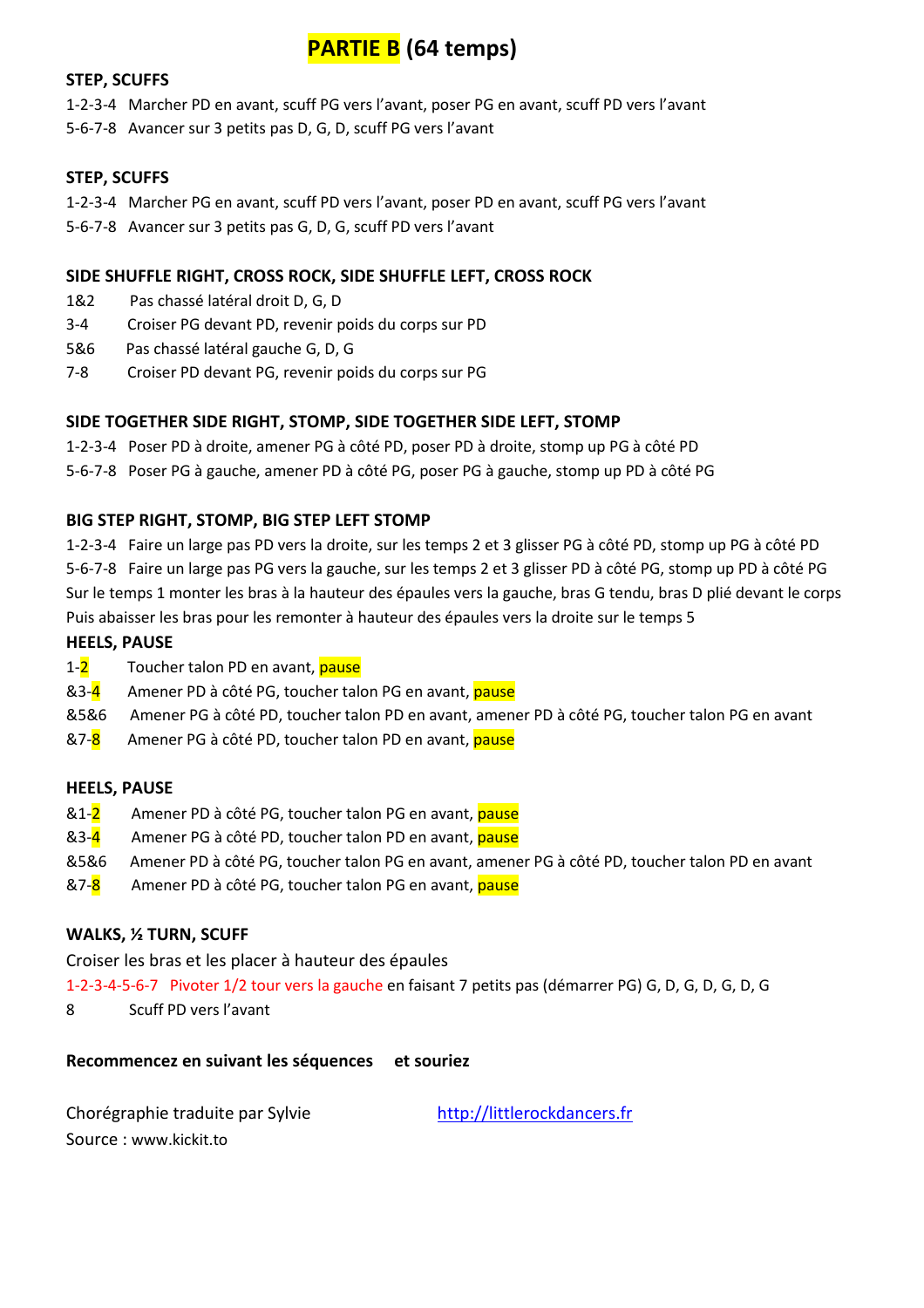Description:Phrased, 2 wall, beginner/intermediate line dance Musique:**Duelling Violins** by Ronan Hardiman [121 bpm / CD: Feet Of Flames Soundtrack / Feet Of Flames Soundtrack / CD: Line Dance fever 10]

Ordre:A,A,B,B,A,A,A Start dancing on lyrics PART A RIGHT SHUFFLE, ROCK, COASTER STEP, ½ TURN 1&2Chassé forward right, left, right 3-4Rock left forward, recover to right 5&6Left coaster step 7-8Step on right, half pivot turn to left RIGHT SHUFFLE, ROCK, COASTER STEP, ½ TURN 9-16Repeat 1-8 STOMPS, HEELS 17-18Stomp right forward, stomp left behind 19&20Heels out, in, out 21-22Heels in, out 23&24Heels in, out, in RUNNING STEP BALLS, ROCK, ½ TURN SHUFFLE 25&26Step right forward, step left toe behind right, step right forward &27&Step on ball of left behind right, step right forward, step on ball of left behind right 28Step right forward 29-30Rock left forward, recover to right 31&32½ Turn left and shuffle forward left RUNNING STEP BALLS, ROCK, ½ TURN SHUFFLE 33&34Repeat 25-32 ROCK FORWARD BACK ½ TURN, REPEAT, ROCKS 41-42Rock right forward, recover to left 43-44Rock right back, recover to left 45-46Rock right forward, recover to left 47-48½ Turn right, walk right, walk left PART B

STEP, SCUFFS 1-2Step right forward, scuff left forward 3-4Step left forward, scuff right forward 5-6Step right forward, step left forward 7-8Step right forward, scuff left forward STEP, SCUFFS 9-10Step left forward, scuff right forward 11-12Step right forward, scuff left forward 13-14Step left forward, step right forward 15-16Step left forward, scuff right forward SIDE SHUFFLE RIGHT, CROSS ROCK, SIDE SHUFFLE LEFT, CROSS ROCK 17&18Side right shuffle 19-20Cross/rock left, over right, rock right back 21&22Side left shuffle